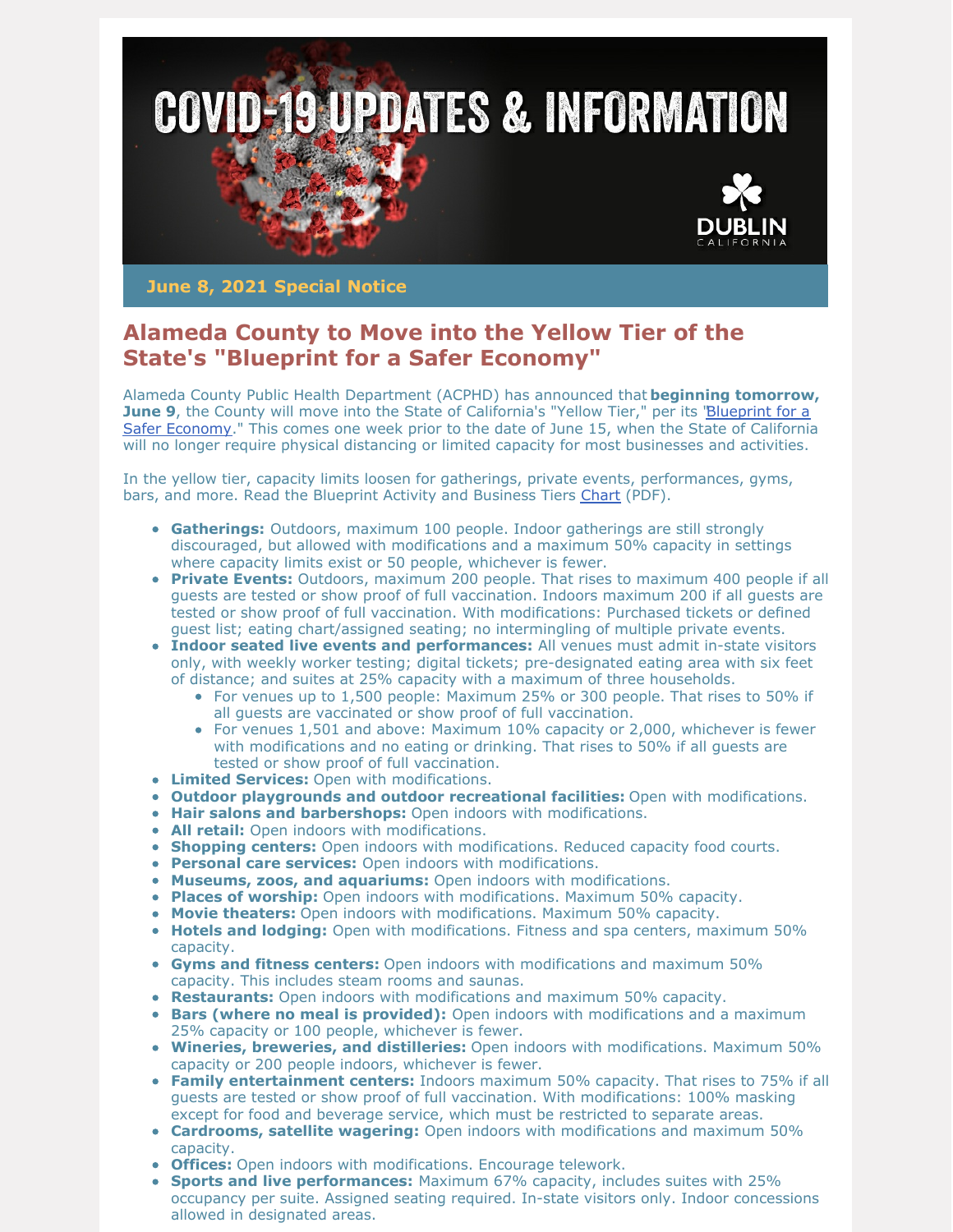- **Amusement parks:** Maximum 35% capacity. Indoor capacity, maximum 25% capacity with time restrictions; weekly worker testing; and in-state visitors only.
- **Waterparks:** Maximum 40% capacity. Indoor capacity maximum 25% capacity. Collection of contact tracing information required.
- **Overnight sleepaway camps:** Open with modifications.

ACPHD suggested that businesses may want to use this week to plan for the broad reopening that the State will allow starting June 15.

June 9 through June 14, businesses and activities permitted to open or expand under the State's Yellow Tier must continue to comply with the State's [Industry Guidance](https://covid19.ca.gov/industry-guidance/) for that tier.

All workplaces governed by Cal/OSHA must follow their current standards (and the updated standards starting June 15) including masking requirements for employees.

[For more information and resources, please refer to ACPHD's](https://covid-19.acgov.org/worker-resources) [Workplace Guidance](https://covid-19.acgov.org/recovery) and Worker Resources.

Read the ACPHD [press release](https://covid-19.acgov.org/covid19-assets/docs/press/press-release-2021.06.08.pdf) *(issued June 8, 2021).*

## **Reminder: Beyond the Blueprint Webinar for Local Employers**

**June 21 from 6:00 p.m. to 7:30 p.m.**

Alameda County is hosting an online event for employers and business owners who are interested in learning about what will change in Alameda County when California fully reopens the economy.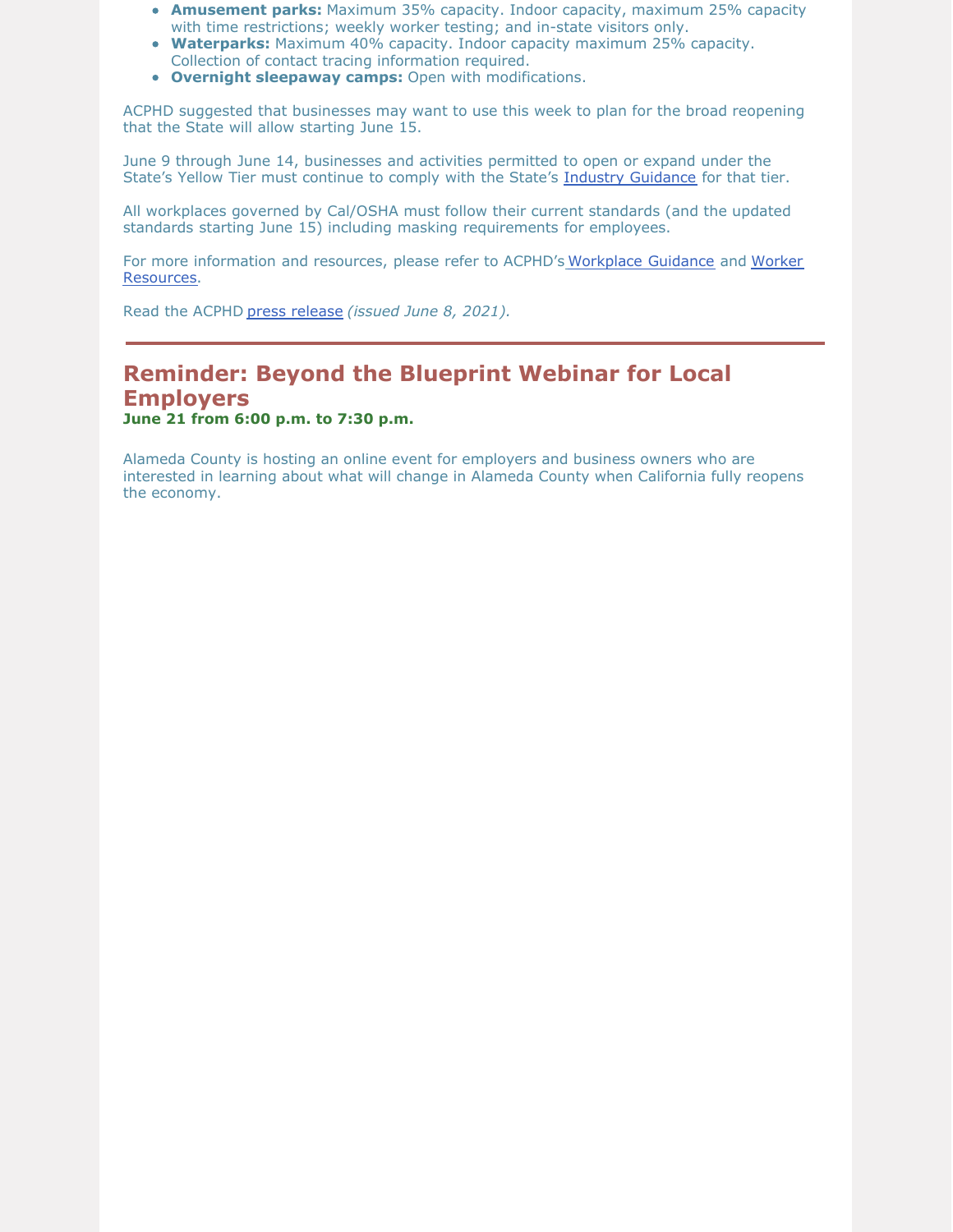

**Alameda County Update Moving Beyond the Blueprint** 



On June 15<sup>th</sup>, the State of California plans to fully reopen the economy. Join public health officials from Alameda County and the City of Berkeley to learn about local changes as California lifts restrictions for most businesses and activities.

**Alameda County will host two events in June:** 

June 15<sup>th</sup>: Community-Based Beyond the Blueprint Update This event is for community members to learn what it means for the economy to fully reopen on June 15th. REGISTER HERE

June 21<sup>st</sup>: Employer-Based Beyond the Blueprint Update This event is for employers and business owners who are interested in learning about Cal/OSHA requirements, workplace safety measure recommendations, and what it means to return to usual operation once the economy fully reopens on June 15th. REGISTER HERE

Both events will be hosted virtually, via Zoom, from 6 PM - 7:30 PM.

Live language translation services will be available for American Sign Language, Cantonese, Spanish, and Vietnamese.

For more information—including registration details and the Zoom link please visit our Beyond the Blueprint webpage.

For questions about the event, please contact COVIDrecovery@acgov.org



ALAMEDA COUNTY HEALTH CARE SERVICES AGENCY<br>PUBLIC HEALTH DEPARTMENT

Follow us @Dare2BWell **O + 6 + 6** 



Register for the [Employers'](https://events.r20.constantcontact.com/register/eventReg?oeidk=a07ei1i3wgtfb6ea37a&oseq=&c=&ch=) Webinar

## **We Are Here for You**

The City of Dublin appreciates our business community and remains committed to being your source for reliable and accessible information and resources.

For COVID-19 information and resources for the business community, visit our Business Impacts [webpage](https://dublin.ca.gov/2177/COVID-19-Business-Impacts).

For up-to-date information and resources about the pandemic, visit the City's COVID-19 [webpage](https://www.dublin.ca.gov/coronavirus).

The Office of Economic Development is also available via [email](mailto:economic.development@dublin.ca.gov) or by calling 925-833-6650. Language assistance is available over the phone by request.